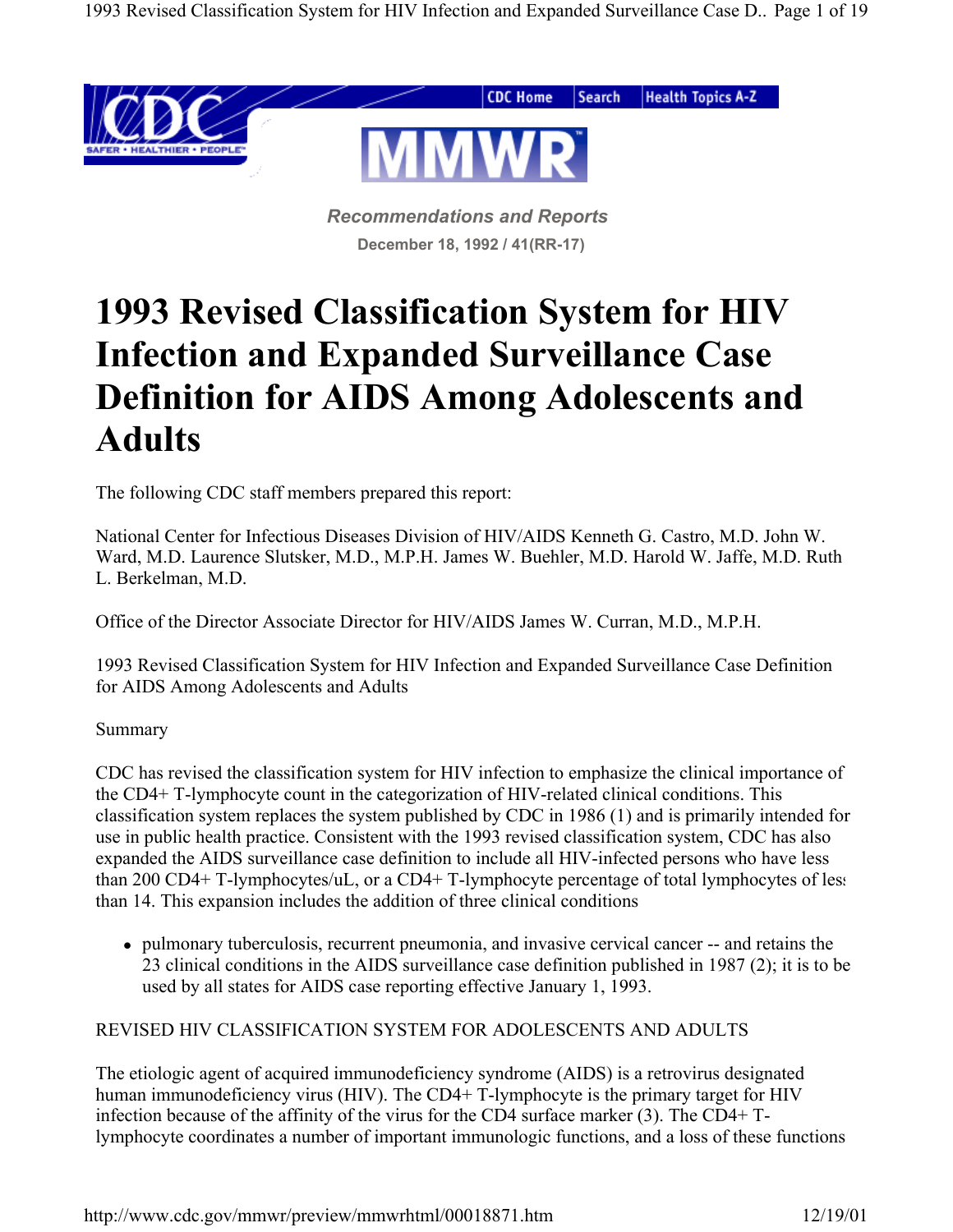results in progressive impairment of the immune response. Studies of the natural history of HIV infection have documented a wide spectrum of disease manifestations, ranging from asymptomatic infection to life-threatening conditions characterized by severe immunodeficiency, serious opportunistic infections, and cancers (4-13). Other studies have shown a strong association between the development of life-threatening opportunistic illnesses and the absolute number (per microliter o blood) or percentage of CD4+ T- lymphocytes (14-21). As the number of CD4+ T-lymphocytes decreases, the risk and severity of opportunistic illnesses increase.

Measures of CD4+ T-lymphocytes are used to guide clinical and therapeutic management of HIVinfected persons (22). Antimicrobial prophylaxis and antiretroviral therapies have been shown to be most effective within certain levels of immune dysfunction (23-28). As a result, antiretroviral therap should be considered for all persons with CD4+ T-lymphocyte counts of less than 500/uL, and prophylaxis against Pneumocystis carinii pneumonia (PCP), the most common serious opportunistic infection diagnosed in men and women with AIDS, is recommended for all persons with CD4+ Tlymphocyte counts of less than 200/uL and for persons who have had prior episodes of PCP. Because of these recommendations, CD4+ T- lymphocyte determinations are an integral part of medical management of HIV-infected persons in the United States.

The classification system for HIV infection among adolescents and adults has been revised to includ the CD4+ T-lymphocyte count as a marker for HIV-related immunosuppression. This revision establishes mutually exclusive subgroups for which the spectrum of clinical conditions integrated with the CD4+ T-lymphocyte count. The objectives of these changes are to simplify the classificatio of HIV infection, to reflect current standards of medical care for HIV-infected persons, and to categorize more accurately HIV-related morbidity.

The revised CDC classification system for HIV-infected adolescents and adults \* categorizes person on the basis of clinical conditions associated with HIV infection and CD4+ T- lymphocyte counts. The system is based on three ranges of CD4+ T- lymphocyte counts and three clinical categories and is represented by a matrix of nine mutually exclusive categories (Table 1). This system replaces the classification system published in 1986, which included only clinical disease criteria and which was developed before the widespread use of CD4+ T-cell testing (1).

- Criteria for HIV infection for persons ages greater than 13 years:
- a. repeatedly reactive screening tests for HIV antibody (e.g., enzyme immunoassay) with specific antibody identified by the use of supplemental tests (e.g., Western blot, immunofluorescence assay);
- b. direct identification of virus in host tissues by virus isolation; c) HIV antigen detection; or d) a positive result on any other highly specific licensed test for HIV.

CD4+ T-Lymphocyte Categories

The three CD4+ T-lymphocyte categories are defined as follows:

- Category 1: greater than or equal to 500 cells/mL
- Category 2: 200-499 cells/uL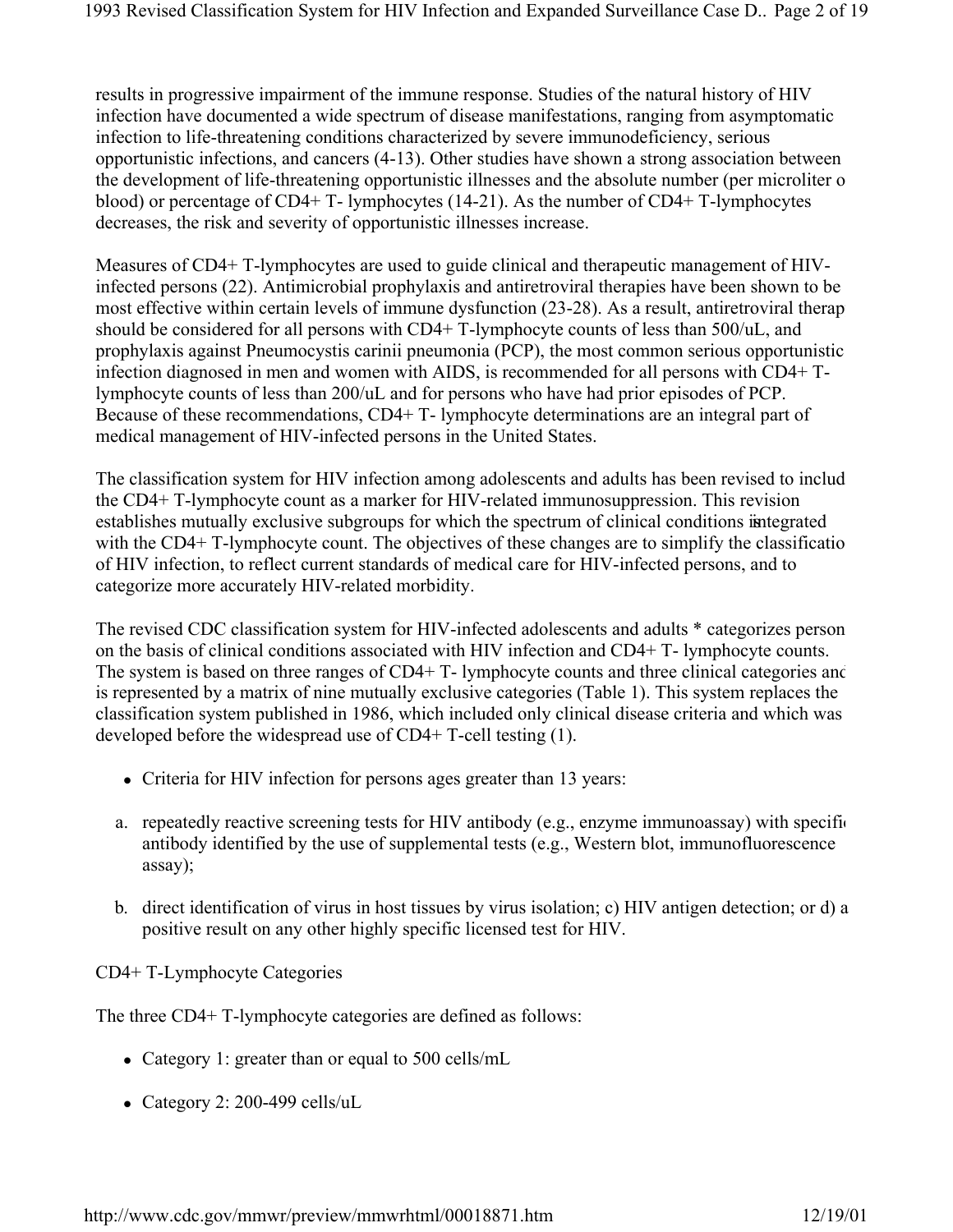• Category 3: less than 200 cells/uL

These categories correspond to CD4+ T-lymphocyte counts per microliter of blood and guide clinical and therapeutic actions in the management of HIV-infected adolescents and adults (22-28). The revised HIV classification system also allows for the use of the percentage of CD4+ T-cells (Appendix A).

HIV-infected persons should be classified based on existing guidelines for the medical management of HIV-infected persons (22). Thus, the lowest accurate, but not necessarily the most recent, CD4+ T-lymphocyte count should be used for classification purposes.

Clinical Categories

The clinical categories of HIV infection are defined as follows: Category A

Category A consists of one or more of the conditions listed below in an adolescent or adult (greater than or equal to 13 years) with documented HIV infection. Conditions listed in Categories B and C must not have occurred.

- Asymptomatic HIV infection
- Persistent generalized lymphadenopathy
- Acute (primary) HIV infection with accompanying illness or history of acute HIV infection (29,30) Category B

Category B consists of symptomatic conditions in an HIV-infected adolescent or adult that are not included among conditions listed in clinical Category C and that meet at least one of the following criteria: a) the conditions are attributed to HIV infection or are indicative of a defect in cell-mediated immunity; or b) the conditions are considered by physicians to have a clinical course or to require management that is complicated by HIV infection. Examples of conditions in clinical Category B include, but are not limited to:

- Bacillary angiomatosis
- Candidiasis, oropharyngeal (thrush)
- Candidiasis, vulvovaginal; persistent, frequent, or poorly responsive to therapy
- Cervical dysplasia (moderate or severe)/cervical carcinoma in situ
- Constitutional symptoms, such as fever (38.5 C) or diarrhea lasting greater than 1 month
- Hairy leukoplakia, oral
- Herpes zoster (shingles), involving at least two distinct episodes or more than one dermatome
- Idiopathic thrombocytopenic purpura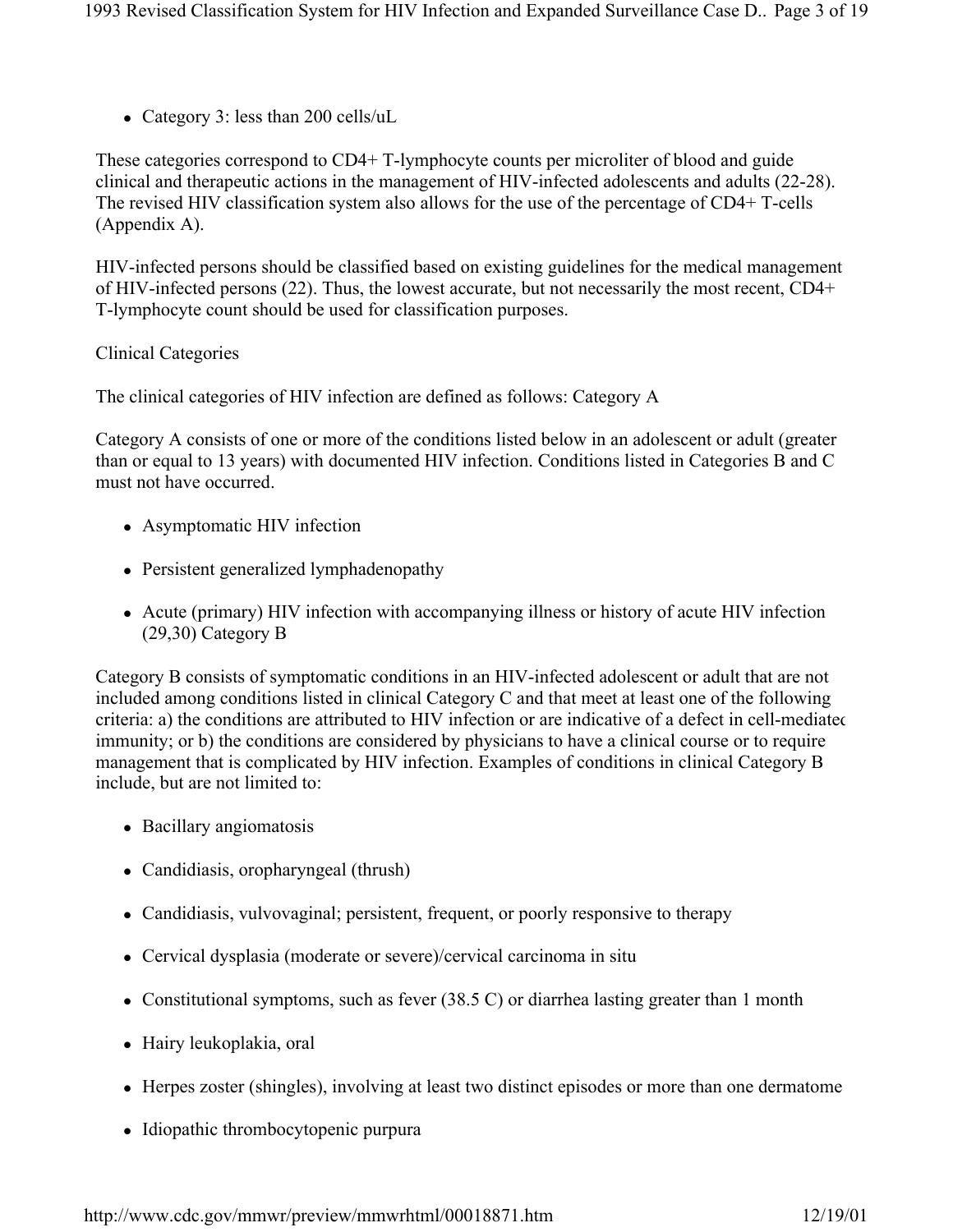- Listeriosis
- Pelvic inflammatory disease, particularly if complicated by tubo-ovarian abscess
- Peripheral neuropathy

For classification purposes, Category B conditions take precedence over those in Category A. For example, someone previously treated for oral or persistent vaginal candidiasis (and who has not developed a Category C disease) but who is now asymptomatic should be classified in clinical Category B.

## Category C

Category C includes the clinical conditions listed in the AIDS surveillance case definition (Appendix B). For classification purposes, once a Category C condition has occurred, the person will remain in Category C.

## EXPANSION OF THE CDC SURVEILLANCE CASE DEFINITION FOR AIDS

In 1991, CDC, in collaboration with the Council of State and Territorial Epidemiologists (CSTE), proposed an expansion of the AIDS surveillance case definition. This proposal was made available for public comment in November 1991 and was discussed at an open meeting on September 2, 1992 Based on information presented and reviewed during the public comment period and at the open meeting, CDC, in collaboration with CSTE, has expanded the AIDS surveillance case definition to include all HIV-infected persons with CD4+ T- lymphocyte counts of less than 200 cells/uL or a CD4+ percentage of less than 14. In addition to retaining the 23 clinical conditions in the previous AIDS surveillance definition, the expanded definition includes pulmonary tuberculosis (TB), recurrent pneumonia, and invasive cervical cancer. \* This expanded definition requires laboratory confirmation of HIV infection in persons with a CD4+ T-lymphocyte count of less than 200 cells/uL or with one of the added clinical conditions. This expanded definition for reporting cases to CDC becomes effective January 1, 1993.

 Diagnostic criteria for AIDS-defining conditions included in the expanded surveillance case definition are presented in Appendix C and Appendix D.

In the revised HIV classification system, persons in subcategories A3, B3, and C3 meet the immunologic criteria of the surveillance case definition, and those persons with conditions in subcategories C1, C2, and C3 meet the clinical criteria for surveillance purposes (Table 1).

# COMMENTARY Revised Classification System

The revised classification system for HIV infection is based on the recommended clinical standard of monitoring CD4+ T- lymphocyte counts, since this parameter consistently correlates with HIVrelated immune dysfunction and disease progression and provides information needed to guide medical management of persons infected with HIV (14-18, 22-28). The classification system also allows for use of the percentage of CD4+ T-cells instead of absolute CD4+ T-lymphocyte counts (Appendix A). Other markers of immune status -- such as serum neopterin, beta-2 microglobulin, HIV p24 antigen, soluble interleukin-2 receptors, immunoglobulin A, and delayed-type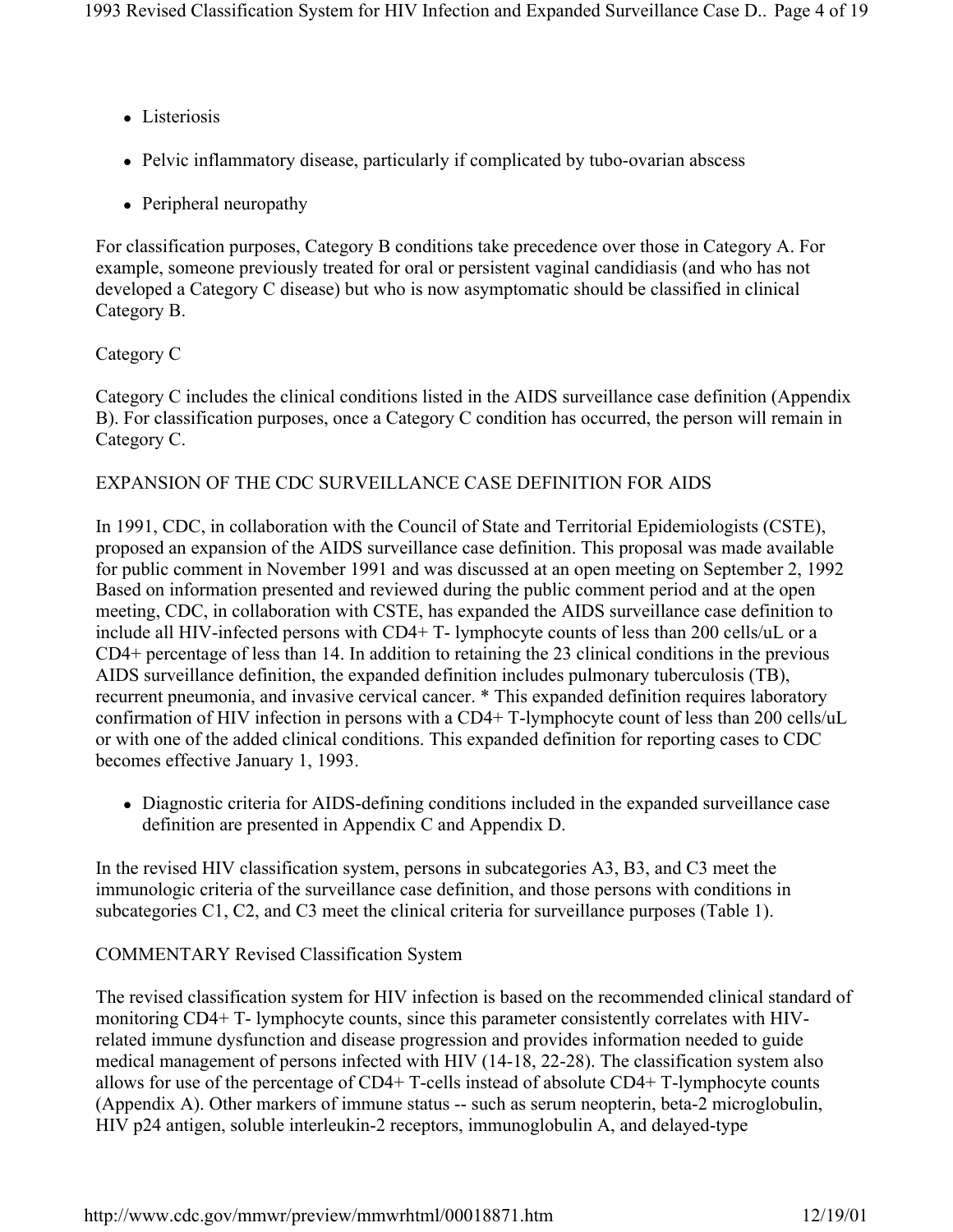hypersensitivity (DTH) skin-test reactions -- may be useful in the evaluation of individual patients but are not as strongly predictive of disease progression or as specific for HIV-related immunosuppression as measures of CD4+ T-lymphocytes (14-21, 31). DTH skin-test reactions are often used in conjunction with the Mantoux tuberculin skin test to evaluate HIV-infected patients for TB infection and anergy (31-33).

Other systems have been proposed for classification and staging of HIV infection (1, 31, 34-39). In 1990, the World Health Organization (WHO) published an interim proposal for a staging system for HIV infection and diseases that was based primarily on clinical criteria and included the use of CD4 T-lymphocyte determinations (34). The WHO system incorporates a performance scale and total lymphocyte counts to be used in lieu of CD4+ T-lymphocyte determinations in countries where CD4+ T-lymphocyte testing is not available.

The accuracy of CD4+ T-lymphocyte counts is important for medical care of individual patients. To assure reliability, laboratories conducting CD4+ T-lymphocyte measurements should be experienced with test procedures, have established quality assurance methods, and participate in proficiency testing programs conducted by CDC or other organizations (22, 40). CDC has published guidelines for the performance of CD4+ T-cell determinations for HIV-infected persons (41). To assure that test results are indicative of a patient's medical condition, the health-care provider should evaluate the results with those of earlier tests and with the patient's clinical condition. In clinical practice, repeat CD4+ testing may be judged necessary in guiding thera- peutic decisions for individual patients. For surveillance purposes, however, a requirement for repeat CD4+ determinations is impractical for population-based monitoring.

The revised classification system of the clinical and immunologic manifestations of HIV infection provides a framework for categorizing HIV-related morbidity and immunosuppression and will assis efforts to evaluate the overall impact of the HIV epidemic. Knowledge of the spectrum of clinical conditions and the extent of immunosuppression that may occur during the course of HIV infection is important for prompt evaluation and for provision of appropriate health services. Clinicians should be aware of the clinical conditions suggestive of HIV infection and the need for prophylactic and therapeutic interventions.

This revised HIV classification system should be used by state and territorial health departments that conduct HIV infection surveillance. Because AIDS surveillance data will continue to represent only portion of the total morbidity caused by HIV, surveillance for HIV infection may be particularly useful in depicting the total impact of HIV on health-care and social services (42). More accurate reporting and analysis of CD4+ T-lymphocyte counts, together with HIV-related clinical conditions, should facilitate efforts to evaluate health-care and referral needs for persons with HIV infection and to project future needs for these services.

## Expanded AIDS Surveillance Case Definition

The population of HIV-infected persons with CD4+ T-lymphocyte counts of less than 200/uL is substantially larger than the population of persons with AIDS-defining clinical conditions (43). The inclusion in the AIDS surveillance definition of persons with a CD4+ T-lymphocyte count of less than 200 cells/uL or a CD4+ percentage less than 14 will enable AIDS surveillance to reflect more accurately the number of persons with severe HIV-related immunosuppression and those at highest risk for severe HIV-related morbidity. Since the AIDS surveillance case definition was last revised in 1987, the increasing use of prophylaxis against PCP and antiretroviral therapy for persons infected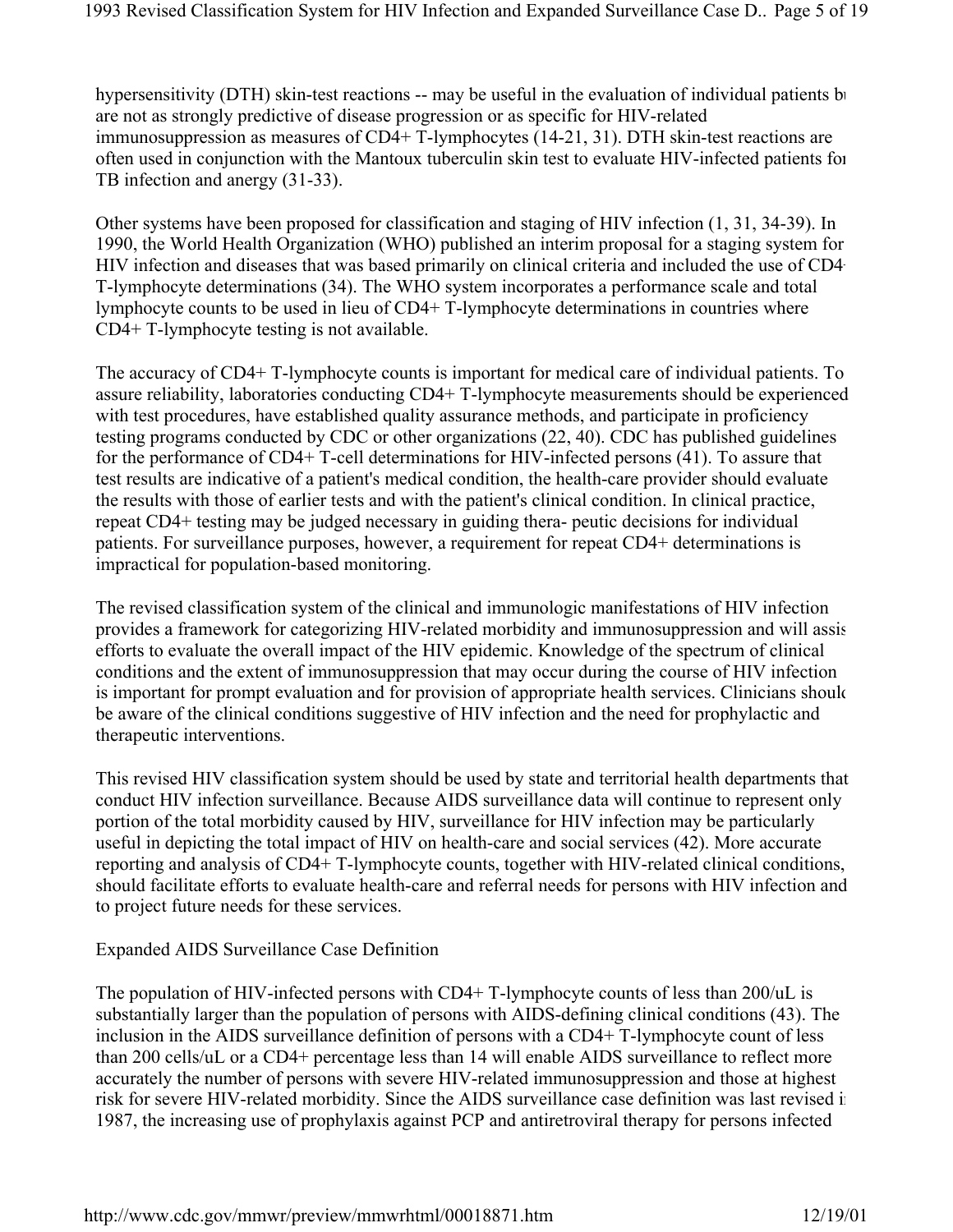with HIV has slowed the rate at which HIV-infected persons develop AIDS-defining clinical conditions (2,22-25). For example, among homosexual/bisexual men with AIDS reported to CDC, the proportion with PCP decreased from 62% in 1988 to 46% in 1990 (44). This trend is expected to continue.

The ability of clinicians to report HIV-infected persons on the basis of CD4+ T-lymphocyte counts may also simplify the case-reporting process. A simplified AIDS surveillance case definition will be particularly important for outpatient clinics in which the availability of staff to conduct surveillance i limited and from which an increasing proportion of AIDS cases are being reported. For example, from pre-1985 to 1988, the proportion of AIDS cases reported from outpatient sites in the state of Washington increased from 6% (9/155) to 25% (55/219) (45). A similar increase occurred in Oregon (25% {44/171} before 1987 to 38% {40/105} in the first half of 1989) (46).

#### Pulmonary Tuberculosis

Throughout the world, pulmonary TB is the most common type of TB in persons with HIV infection (47). The addition of pulmonary TB to the list of AIDS-indicator diseases is based on the strong epidemiologic link between HIV infection and the development of TB (48-50). Persons co-infected with HIV and TB have a substantially increased risk of developing active TB compared with persons without HIV infection (48, 49). In a prospective evaluation of injecting-drug users (IDUs) with positive tuberculin skin tests, the estimated annual incidence of active TB among 49 HIV-infected IDUs was 7.9 cases/100 person-years; however, no cases of active TB occurred among 62 tuberculin-positive but HIV-seronegative IDUs followed for as long as 30 months (48).

There is also a substantial immunologic association between HIV-infected persons and pulmonary TB when compared with HIV-infected persons with extrapulmonary TB (a condition included in the 1987 surveillance definition). In a recent review, median CD4+ T-lymphocyte counts in HIVinfected patients with pulmonary TB ranged from 250 to 500 cells/uL (51). In comparison, the median CD4+ lymphocyte count was 242 cells/uL in one study of persons with localized extrapulmonary TB and ranged from 70 to 79 cells/uL in two studies of patients with disseminated or miliary TB (51-53). In CDC's Adult and Adolescent Spectrum of HIV Disease (ASD) Project, 69% of HIV-infected persons with pulmonary TB had CD4+ T-lymphocyte counts of less than 200/uL, compared with 77% of persons with extrapulmonary TB (CDC, unpublished observations).

The addition of pulmonary TB to AIDS surveillance criteria will require continued collaboration between state and local TB and HIV/AIDS programs. Knowledge of a patient's HIV status is important for the proper medical management of TB because longer courses of therapy and prophylaxis are recommended for HIV-infected patients with TB (54). Furthermore, HIV-infected TB patients should be a priority for epidemiologic investigation because these persons are more likely to have HIV-infected contacts than are seronegative TB patients. TB contact follow-up among HIV-infected persons will help to ensure delivery of a full course of preventive therapy to these contacts, who are at greatly increased risk of developing active TB themselves.

#### Recurrent Pneumonia

With the exception of conditions included in the 1987 AIDS surveillance case definition, pneumonia, with or without a bacteriologic diagnosis, is the leading cause of HIV-related morbidity and death (55, 56). In addition, several studies have shown that persons with HIV-related immunosuppression are at an increased risk of bacterial pneumonia (57-59). For example, one study found that the yearly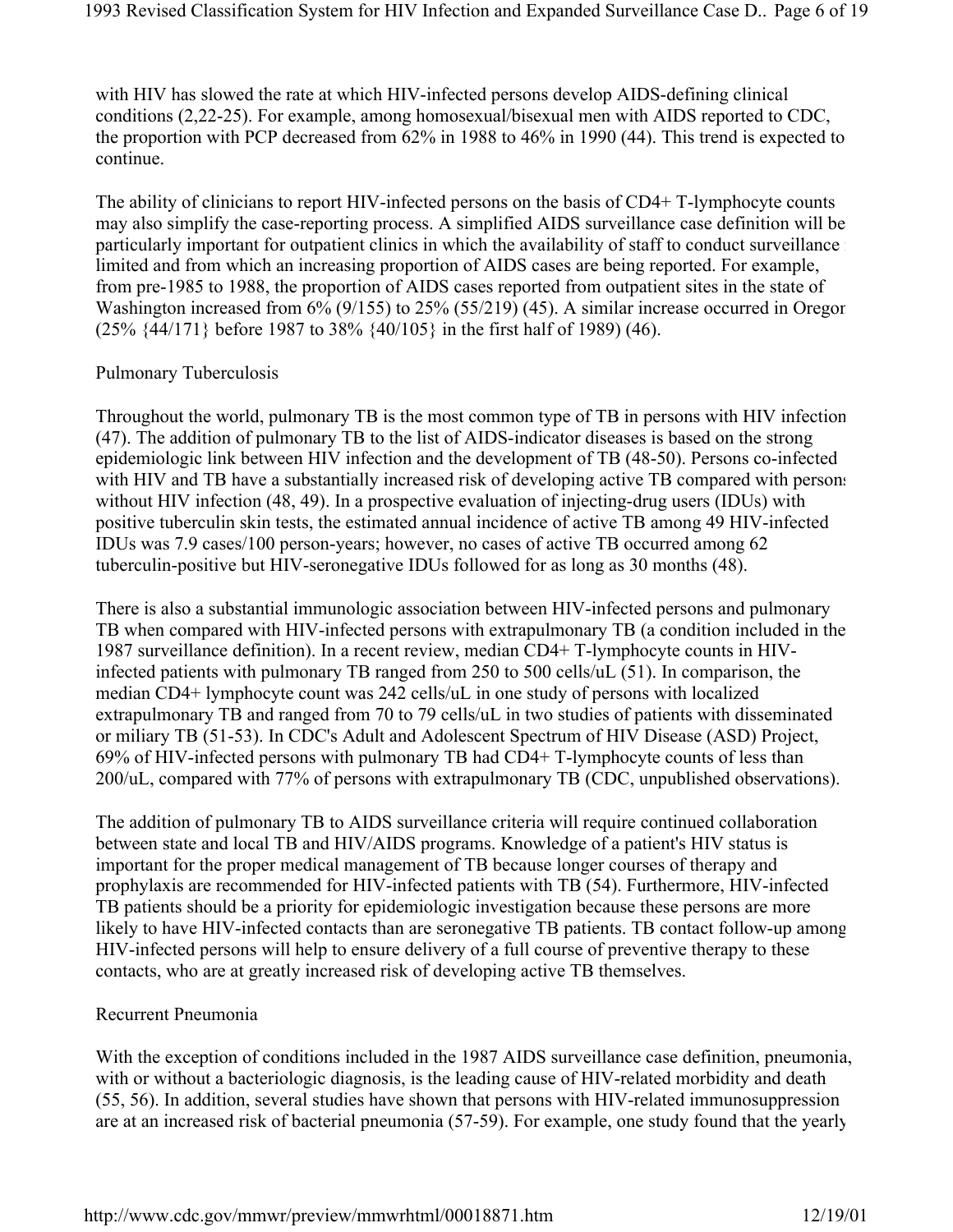incidence rate of bacterial pneumonia among HIV-infected IDUs without AIDS was five times that found in non-HIV-infected IDUs (58). Recurrent episodes of pneumonia (two or more episodes within a 1-year period) are required for AIDS case reporting because pneumonia is a relatively common diagnosis and multiple episodes of pneumonia are more strongly associated with immunosuppression than are single episodes. For example, data from the ASD Project indicate that the risk of an HIV-infected person having had one episode of pneumonia in a 12-month period is approximately five times higher among infected persons with CD4+ T-lymphocyte counts of less than 200/uL (320/2,411) than among those with higher CD4+ T-lymphocyte counts (90/2,792). In contrast, data from the same study indicate that the risk for multiple episodes of pneumonia in a 12 month period is approximately 20 times higher among HIV-infected persons with CD4+ Tlymphocyte counts of less than 200/uL (67/2,411) than among those with higher CD4+ T-cell counts (4/2,792) (CDC, unpublished observations).

## Invasive Cervical Cancer

Several studies have found an increased prevalence of cervical dysplasia, a precursor lesion for cervical cancer, among HIV-infected women (60, 61). In a study of 310 HIV-infected women attending methadone maintenance and sexually transmitted disease clinics in New York City and Newark, New Jersey, cervical dysplasia was confirmed by biopsy and/or colposcopy in approximately 22%, a prevalence rate 10 times greater than that found among women attending family planning clinics in the United States (Wright TC, personal communication; 62). Several studies have documented that a higher prevalence of cervical dysplasia among HIV-infected women is associated with greater immunosuppression (Wright TC, personal communication; 61,63). In addition, HIV infection may adversely affect the clinical course and treatment of cervical dysplasia and cancer (64-69).

Invasive cervical cancer is a more appropriate AIDS-indicator disease than is either cervical dysplasi or carcinoma in situ because these latter cervical lesions are common and frequently do not progress to invasive disease (70). Also, cervical dysplasia or carcinoma in situ among women with severe cervicovaginal infections, which are common in HIV-infected women, can be difficult to diagnose. I contrast, the diagnosis of invasive cervical cancer is generally unequivocal.

Invasive cervical cancer is preventable by the proper recognition and treatment of cervical dysplasia. Thus, the occurrence of invasive cervical cancer among all women -- including those who are HIVinfected -- represents missed opportunities for disease prevention. The addition of invasive cervical cancer to the list of AIDS-indicator diseases emphasizes the importance of integrating gynecologic care into medical services for HIV-infected women.

## Impact on AIDS Case Reporting

The expanded AIDS surveillance case definition is expected to have a substantial impact on the number of reported cases. The immediate increase in case reporting will be largely attributable to the addition of severe immunosuppression to the definition; a smaller impact is expected from the addition of pulmonary TB, recurrent pneumonia, and invasive cervical cancer, since many persons with these diseases will also have CD4+ T-lymphocyte counts of less than 200 cells/uL. If all of the approximately 1,000,000 persons in the United States with HIV infection were diagnosed and their immune status were known, it is estimated that 120,000- 190,000 persons who do not have AIDSindicator diseases would be found to have CD4+ T-lymphocyte counts of less than 200 cells/uL (71) However, not all of these persons are aware of their HIV infection and of those who know their HIV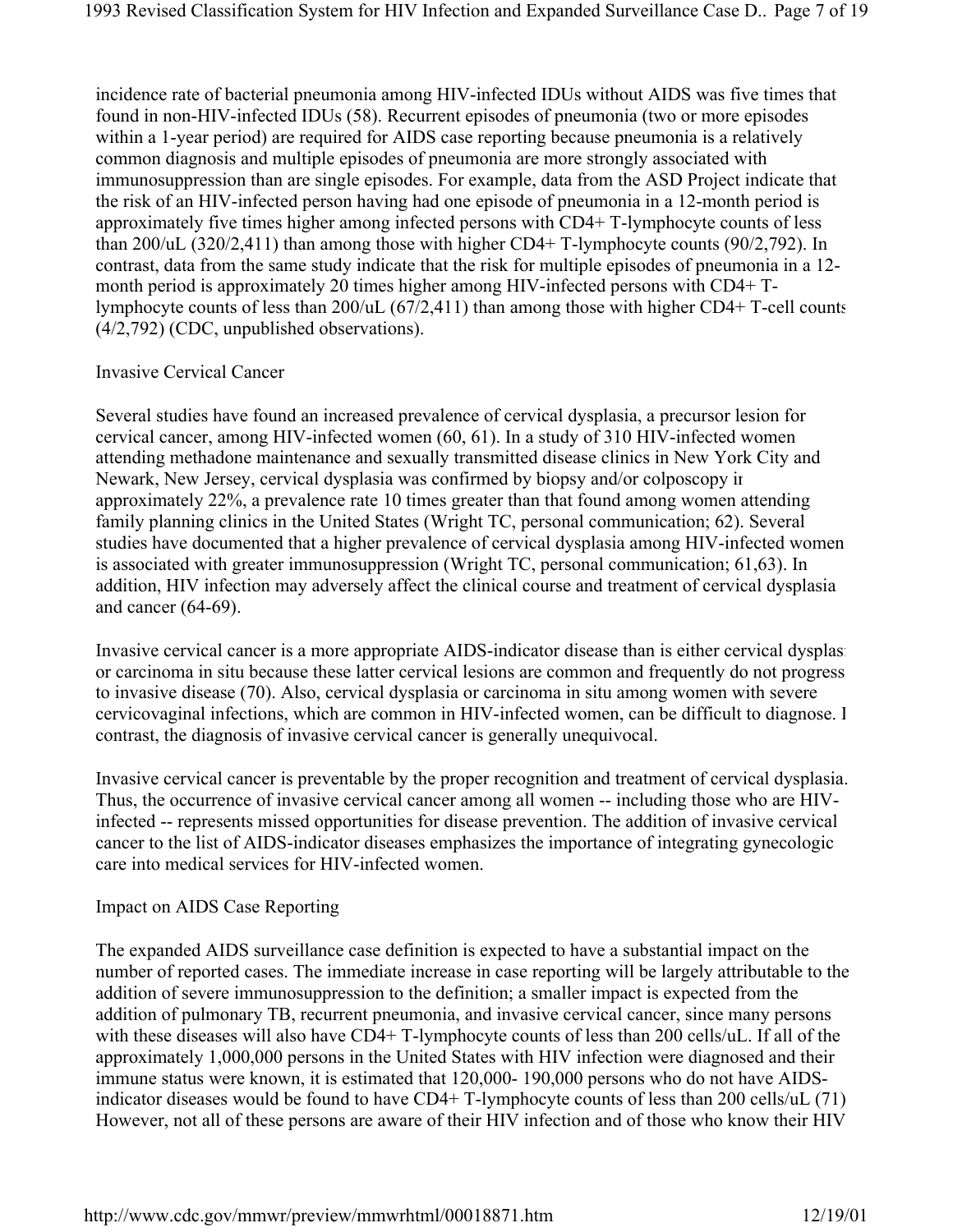infection status, not all have had an immunologic evaluation; thus, the immediate impact on the number of AIDS cases will be considerably less than 120,000- 190,000. If AIDS surveillance criteria were unchanged, approximately 50,000-60,000 reported AIDS cases would be expected in 1993. Based on current levels of HIV and CD4+ testing, CDC estimates that the expanded definition could increase cases reported in 1993 by approximately 75%. Early effects of expanded surveillance will b greater than long-term effects because prevalent as well as incident cases of immunosuppression will be reported following implementation of the expanded surveillance case definition. In subsequent years, the effect on the number of reported cases is expected to be much smaller.

#### Uses of the HIV Classification System or AIDS Surveillance Case Definition

The revised HIV classification system and the AIDS surveillance case definition are intended for use in conducting public health surveillance. The CDC's AIDS surveillance case definition was not developed to determine whether statutory or other legal requirements for entitlement to Federal disability or other benefits are met. Consequently, this revised surveillance case definition does not alter the criteria used by the Social Security Administration in evaluating claims based on HIV infection under the Social Security disability insurance and Supplemental Security Income programs. Other organizations and agencies providing medical and social services should develop eligibility criteria appropriate to the services provided and local needs.

#### Confidentiality

The confidentiality of AIDS case reports -- including laboratory reports of HIV test results, CD4+ T-lymphocyte test results, and medical records under review by health department staff -- is of critical importance to maintaining effective HIV/AIDS surveillance. CDC and state health departments have implemented procedures and policies to maintain confidentiality and security of HIV/AIDS surveillance data (72). CDC's efforts include a federal assurance of confidentiality, the removal of names before encrypted records are transmitted to CDC, strict guidelines for the release of aggregate data, and the inclusion of confidentiality and security safeguards as evaluation criteria for federal funding of state HIV/AIDS surveillance activities (73). These strict criteria will continue to apply to cases reported under the expanded definition. CDC funding of surveillance cooperative agreements is dependent on the recipient's ability to ensure the physical security of case reports and on state policies or laws to protect the confidentiality of persons reported with AIDS. Failure to ensure the security and confidentiality of personal identifying information collected as part of AIDS or HIV surveillance activities will jeopardize federal surveillance funding.

CD4+ T-lymphocyte test results reported by laboratories will be an important adjunct to medical record review and provider-initiated reporting in order to increase completeness, timeliness, and efficiency of AIDS surveillance. Information from a laboratory-initiated report of a CD4+ Tlymphocyte count is insufficient for reporting a case of AIDS. Confirmation of HIV infection status and receipt of other surveillance information from the health-care provider or from medical or public health records will remain necessary.

Every effort should be made by health-care providers, laboratories, and public health agencies to protect the confidentiality of CD4+ T-lymphocyte test results, including the review of recordkeeping practices in laboratories and health-care settings. Some states have considered additional means to assure the confidentiality of CD4+ T-lymphocyte test results. For example, a proposal in Oregon would allow health-care providers to send specimens to laboratories for CD4+ Tlymphocyte testing with a unique code for each person being tested. If the test result indicates a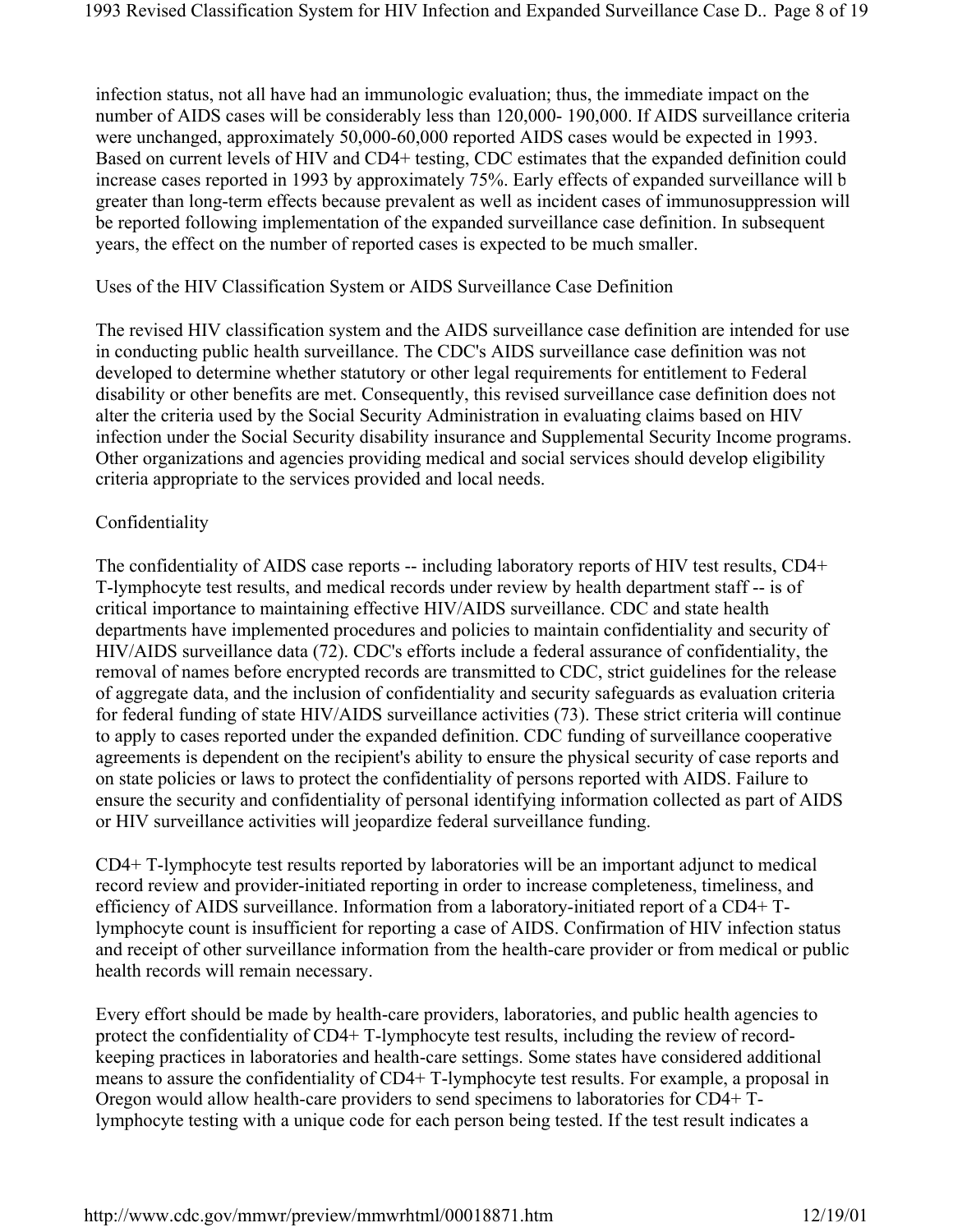CD4+ T-lymphocyte count of less than 200 cells/uL, the health department would notify the healthcare provider that an AIDS case report is required if the person is HIV infected, the CD4+ Tlymphocyte count is valid, and the case has not been previously reported. Informed consent for CD4+ T-lymphocyte testing should be obtained in accordance with local laws or regulations. CD4+ T-lymphocyte test results alone should not be used as a surrogate marker for HIV or AIDS. A low CD4+ T-lymphocyte count without a positive HIV test result will not be reportable since other conditions may result in a low CD4+ T-lymphocyte count. Health-care providers must ensure that persons who have a CD4+ T-lymphocyte count of less than 200/uL are HIV infected before initiating treatment for HIV disease or reporting those persons as cases of AIDS.

#### **CONCLUSION**

The revised HIV classification system provides uniform and simple criteria for categorizing conditions among adolescents and adults with HIV infection and should facilitate efforts to evaluate current and future health-care and referral needs for persons with HIV infection. The addition of a measure of severe immunosuppression, as defined by a CD4+ T-lymphocyte count of less than 200 cells/uL or a CD4+ percentage of less than 14, reflects the standard of immunologic monitoring for HIV-infected persons and will enable AIDS surveillance data to more accurately represent those who are recognized as being immunosuppressed, who are in greatest need of close medical follow-up, and who are at greatest risk for the full spectrum of severe HIV-related morbidity. The addition of three clinical conditions -- pulmonary TB, recurrent pneumonia, and invasive cervical cancer -- to AIDS surveillance criteria reflects the documented or potential importance of these diseases in the HIV epidemic. Two of these conditions (pulmonary TB and cervical cancer) are preventable if appropriat screening tests are linked with proper follow-up. The third, recurrent pneumonia, reflects the importance of pulmonary infections not included in the 1987 definition as leading causes of HIVrelated morbidity and mortality. Successful implementation of expanded surveillance criteria will require the extension of existing safeguards to protect the security and confidentiality of AIDS surveillance information.

APPENDIX A. Equivalences for CD4+ T-lymphocyte count and percentage of total lymphocytes

Compared with the absolute CD4+ T-lymphocyte count, the percentage of CD4+ T-cells of total lymphocytes (or CD4+ percentage) is less subject to variation on repeated measurements (18,74). However, data correlating natural history of HIV infection with the CD4+ percentage have not been as consistently available as data on absolute CD4+ T-lymphocyte counts (14-16,18,19,21,31). Therefore, the revised classification system emphasizes the use of CD4+ T-lymphocyte counts but allows for the use of CD4+ percentages.

Equivalences (Table A1) were derived from analyses of more than 15,500 lymphocyte subset determinations from seven different sources: one multistate study of diseases in HIV-infected adolescents and adults (59) and six laboratories (two commercial, one research, and three universitybased). The six laboratories are involved in proficiency testing programs for lymphocyte subset determinations. In the analyses, concordance was defined as the proportion of patients classified as having CD4+ T-lymphocyte counts in a particular range among patients with a given CD4+ percentage. A threshold value of the CD4+ percentage was calculated to obtain optimal concordance with each stratifying value of the CD4+ T-lymphocyte counts (i.e., less than 200/uL and greater than or equal to 500/uL). The thresholds for the CD4+ percentages that best correlated with a CD4+ Tlymphocyte count of less than 200/uL varied minimally among the seven data sources (range, 13%- 14%; median, 13%; mean, 13.4%). The average concordance for a CD4+ percentage of less than 14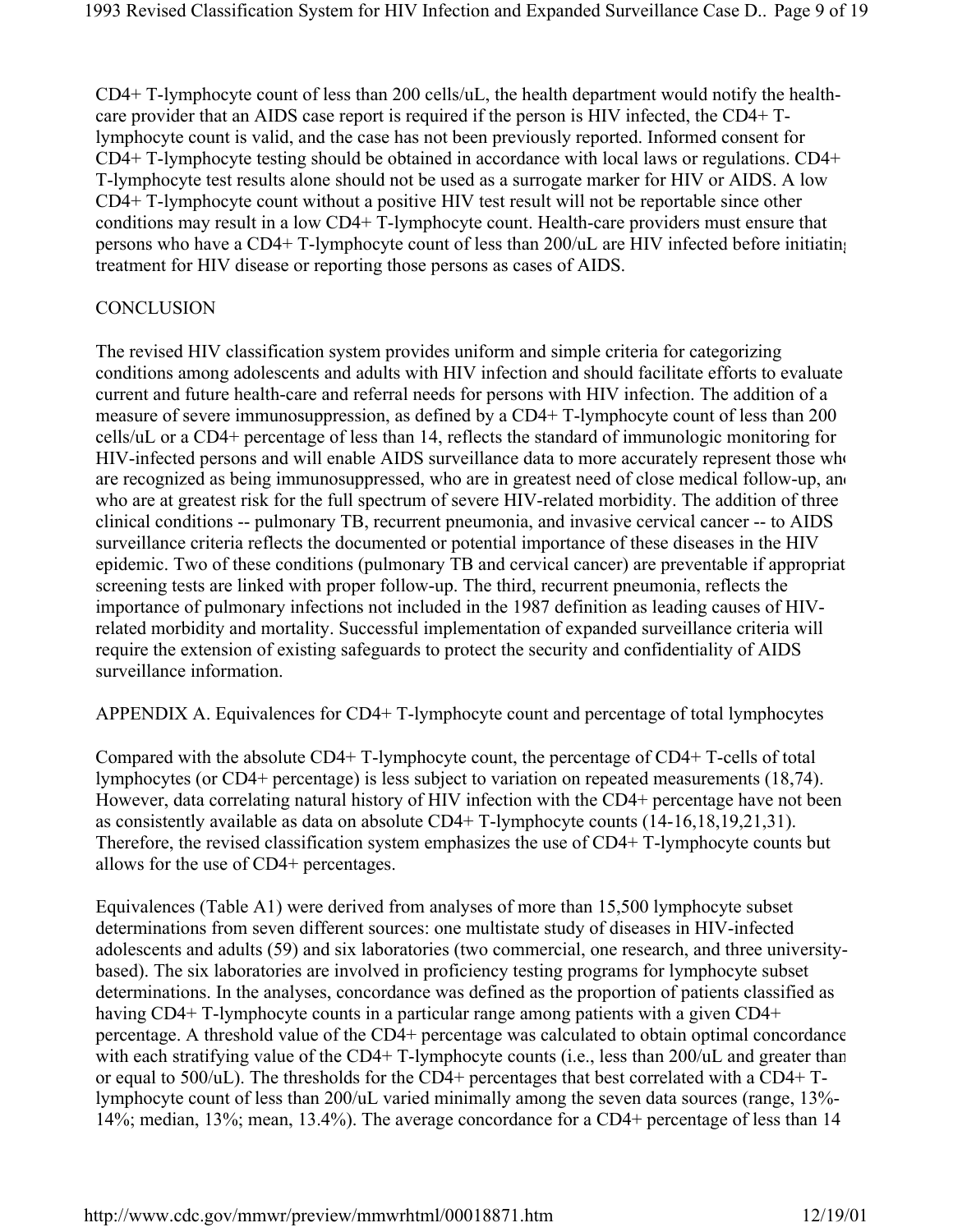and a CD4+ T-lymphocyte count of less than 200/uL was 90.2%. The threshold for the CD4+ percentages most concordant with CD4+ T-lymphocyte counts of greater than or equal to 500/uL varied more widely among the seven data sources (range, 22.5%-35%; median, 29%; mean, 29.1%). This wide range of percentages optimally concordant with greater than or equal to 500/uL CD4+ Tlymphocytes makes the concordance at this stratifying value less certain. The average concordance for a CD4+ percentage of greater than or equal to 29 and a CD4+ T-lymphocyte count of greater than or equal to 500/uL was 85% (CDC, unpublished data). Clinicians and other practitioners must recognize that these suggested equivalences may not always correspond with values observed in individual patients.

APPENDIX B. Conditions included in the 1993 AIDS surveillance case definition

- Candidiasis of bronchi, trachea, or lungs
- Candidiasis, esophageal
- Cervical cancer, invasive \*
- Coccidioidomycosis, disseminated or extrapulmonary
- Cryptococcosis, extrapulmonary
- Cryptosporidiosis, chronic intestinal (greater than 1 month's duration)
- Cytomegalovirus disease (other than liver, spleen, or nodes)
- Cytomegalovirus retinitis (with loss of vision)
- Encephalopathy, HIV-related
- Herpes simplex: chronic ulcer(s) (greater than 1 month's duration); or bronchitis, pneumonitis, or esophagitis
- Histoplasmosis, disseminated or extrapulmonary
- Isosporiasis, chronic intestinal (greater than 1 month's duration)
- Kaposi's sarcoma
- Lymphoma, Burkitt's (or equivalent term)
- Lymphoma, immunoblastic (or equivalent term)
- Lymphoma, primary, of brain
- Mycobacterium avium complex or M. kansasii, disseminated or extrapulmonary
- Mycobacterium tuberculosis, any site (pulmonary  $*$  or extrapulmonary)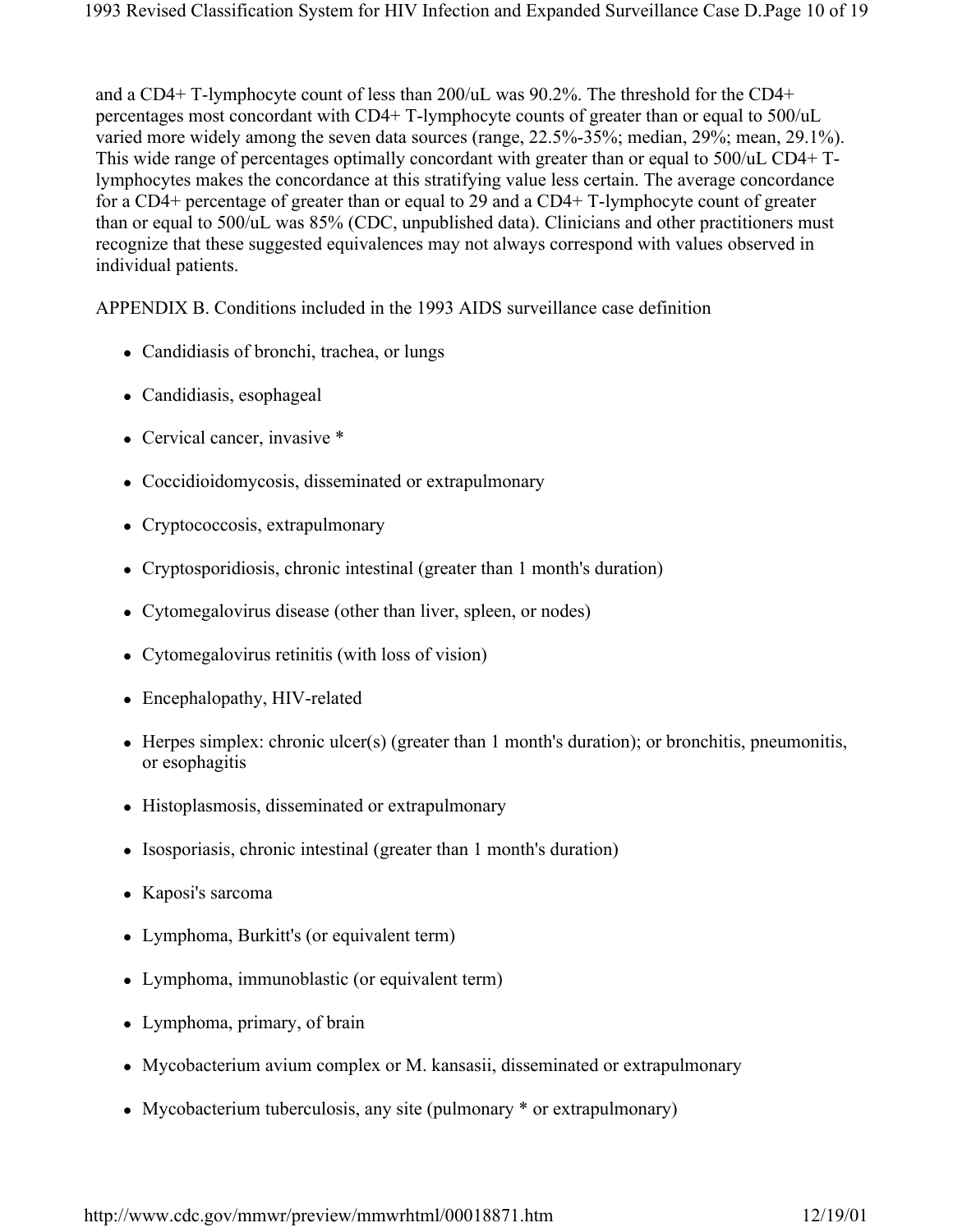- Mycobacterium, other species or unidentified species, disseminated or extrapulmonary
- Pneumocystis carinii pneumonia
- Pneumonia, recurrent \*
- Progressive multifocal leukoencephalopathy
- Salmonella septicemia, recurrent
- Toxoplasmosis of brain
- Wasting syndrome due to HIV
- Added in the 1993 expansion of the AIDS surveillance case definition.

APPENDIX C. Definitive diagnostic methods for diseases indicative of AIDS

Cryptosporidiosis, Isosporiasis, Kaposi's sarcoma, Lymphoma, Pneumocystis carinii pneumonia, Progressive multifocal leukoencephalopathy, Toxoplasmosis, Cervical cancer Microscopy (histology or cytology)

Candidiasis Gross inspection by endoscopy or autopsy or by microscopy (histology or cytology) on a specimen obtained directly from the tissues affected (including scrapings from the mucosal surface), not from a culture

Coccidioidomycosis, Cryptococcosis, Cytomegalovirus, Herpes simplex virus, Histoplasmosis Microscopy (histology or cytology), culture, or detection of antigen in a specimen obtained directly from the tissues affected or a fluid from those tissues

Tuberculosis, Other mycobacteriosis, Salmonellosis Culture

HIV encephalopathy (dementia) Clinical findings of disabling cognitive or motor dysfunction interfering with occupation or activities of daily living, progressing over weeks to months, in the absence of a concurrent illness or condition other than HIV infection that could explain the findings. Methods to rule out such concurrent illness and conditions must include cerebrospinal fluid examination and either brain imaging (computed tomography or magnetic resonance) or autopsy.

HIV wasting syndrome Findings of profound involuntary weight loss of greater than 10% of baseline body weight plus either chronic diarrhea (at least two loose stools per day for greater than or equal to 30 days), or chronic weakness and documented fever (for greater than or equal to 30 days, intermittent or constant) in the absence of a concurrent illness or condition other than HIV infection that could explain the findings (e.g., cancer, tuberculosis, cryptosporidiosis, or other specific enteritis).

Pneumonia, recurrent Recurrent (more than one episode in a 1-year period), acute (new x-ray evidence not present earlier) pneumonia diagnosed by both: a) culture (or other organism-specific diagnostic method) obtained from a clinically reliable specimen of a pathogen that typically causes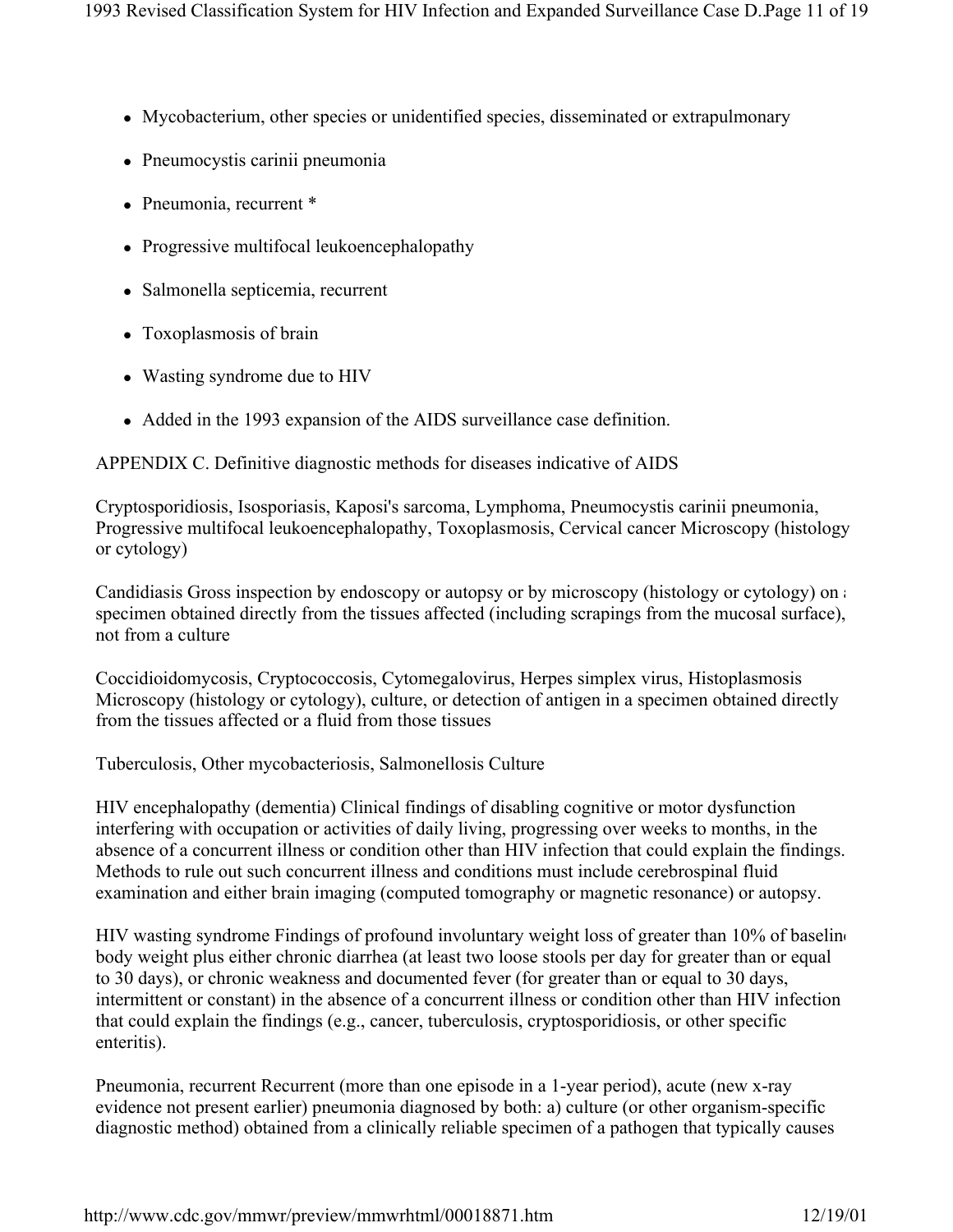pneumonia (other than Pneumocystis carinii or Mycobacterium tuberculosis), and b) radiologic evidence of pneumonia; cases that do not have laboratory confirmation of a causative organism for one of the episodes of pneumonia will be considered to be presumptively diagnosed.

APPENDIX D. Suggested guidelines for presumptive diagnosis of diseases indicative of AIDS

Candidiasis of esophagus

- a. Recent onset of retrosternal pain on swallowing; AND
- b. Oral candidiasis diagnosed by the gross appearance of white patches or plaques on an erythematous base or by the microscopic appearance of fungal mycelial filaments from a noncultured specimen scraped from the oral mucosa.

Cytomegalovirus retinitis A characteristic appearance on serial ophthalmo-scopic examinations (e.g., discrete patches of retinal whitening with distinct borders, spreading in a centrifugal manner along the paths of blood vessels, progressing over several months, and frequently associated with retinal vasculitis, hemorrhage, and necrosis). Resolution of active disease leaves retinal scarring and atrophy with retinal pigment epithelial mottling.

Mycobacteriosis Microscopy of a specimen from stool or normally sterile body fluids or tissue from a site other than lungs, skin, or cervical or hilar lymph nodes that shows acidfast bacilli of a species not identified by culture.

Kaposi's sarcoma A characteristic gross appearance of an erythematous or violaceous plaquelike lesion on skin or mucous membrane. (Note: Presumptive diagnosis of Kaposi's sarcoma should not be made by clinicians who have seen few cases of it.)

Pneumocystis carinii pneumonia

- a. A history of dyspnea on exertion or nonproductive cough of recent onset (within the past 3 months); AND
- b. Chest x-ray evidence of diffuse bilateral interstitial infiltrates or evidence by gallium scan of diffuse bilateral pulmonary disease; AND
- c. Arterial blood gas analysis showing an arterial  $pO((2))$  of less than 70 mm Hg or a low respiratory diffusing capacity (less than 80% of predicted values) or an increase in the alveolar-arterial oxygen tension gradient; AND
- d. No evidence of a bacterial pneumonia.

Pneumonia, recurrent Recurrent (more than one episode in a 1-year period), acute (new symptoms, signs, or x-ray evidence not present earlier) pneumonia diagnosed on clinical or radiologic grounds by the patient's physician.

Toxoplasmosis of brain

a. Recent onset of a focal neurologic abnormality consistent with intracranial disease or a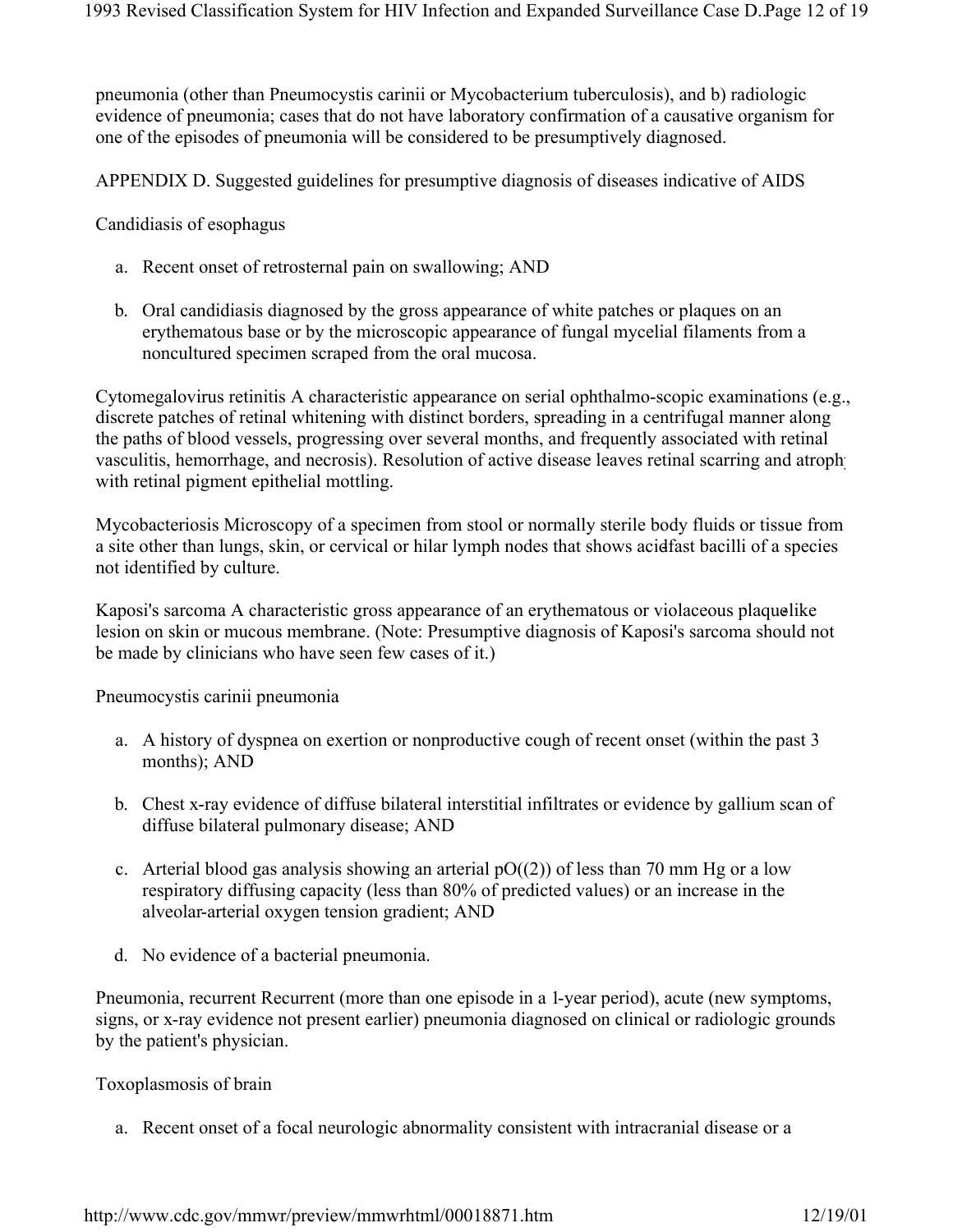reduced level of consciousness; AND

- b. Evidence by brain imaging (computed tomography or nuclear magnetic resonance) of a lesion having a mass effect or the radiographic appearance of which is enhanced by injection of contrast medium; AND
- c. Serum antibody to toxoplasmosis or successful response to therapy for toxoplasmosis.

Tuberculosis, pulmonary When bacteriologic confirmation is not available, other reports may be considered to be verified cases of pulmonary tuberculosis if the criteria of the Division of Tuberculosis Elimination, National Center for Prevention Services, CDC, are used. The criteria in use as of January 1, 1993, are available in MMWR 1990;39(No. RR-13):39- 40.

# **References**

- 1. CDC. Classification system for human Tlymphotropic virus type III/lymphadenopathyassociated virus infections. MMWR 1986;35:334-
- 2.
- 3. CDC. Revision of the CDC surveillance case definition for acquired immunodeficiency syndrome. MMWR 1987;36:1-15S.
- 4. McDougal JS, Kennedy MS, Sligh JM, et al. Binding of the HTLV-III/LAV to T4+ T cells by a complex of the 110K molecule and the T4 molecule. Science 1985;231:3825.
- 5. Moss AR, Bacchetti P. Natural history of HIV infection. AIDS 1989;3:55-61.
- 6. Rutherford GW, Lifson AR, Hessol NA, et al. Course of HIV-1 in a cohort of homosexual and bisexual men: an 11 year follow-up study. Br Med J 1990;301:1183-8.
- 7. Muåoz A, Wang MC, Bass S, et al. Acquired immunodeficiency syndrome (AIDS)-free time after human immunodeficiency virus type 1 (HIV1) seroconversion in homosexual men. Am J Epidemiol 1989;130:530-9.
- 8. Rezza G, Lazzarin A, Angarano G, et al. The natural history of HIV infection in intravenous drug users: risk of disease progression in a cohort of seroconverters. AIDS 1989;3:87-90.
- 9. Selwyn PA, Hartel D, Schoenbaum EE, et al. Rates and predictors of progression to HIV disease and AIDS in a cohort of intravenous drug users (IVDUs), 1985-1990 (abstract F.C.111). VI International Conference on AIDS, San Francisco, CA, June 22, 1990;2:117.
- 10. Medley GF, Anderson RM, Cox DR, Billard L. Incubation period of AIDS in patients infected via blood transfusion. Nature 1987;328:719-21.
- 11. Ward JW, Bush TJ, Perkins HA, et al. The natural history of transfusion-associated infection with human immunodeficiency virus. N Engl J Med 1989;321:947-52.
- 12. Goedert JJ, Kessler CM, Aledort LM, et al. A prospective study of human immunodeficiency virus type 1 infection and the development of AIDS in subjects with hemophilia. N Engl J Me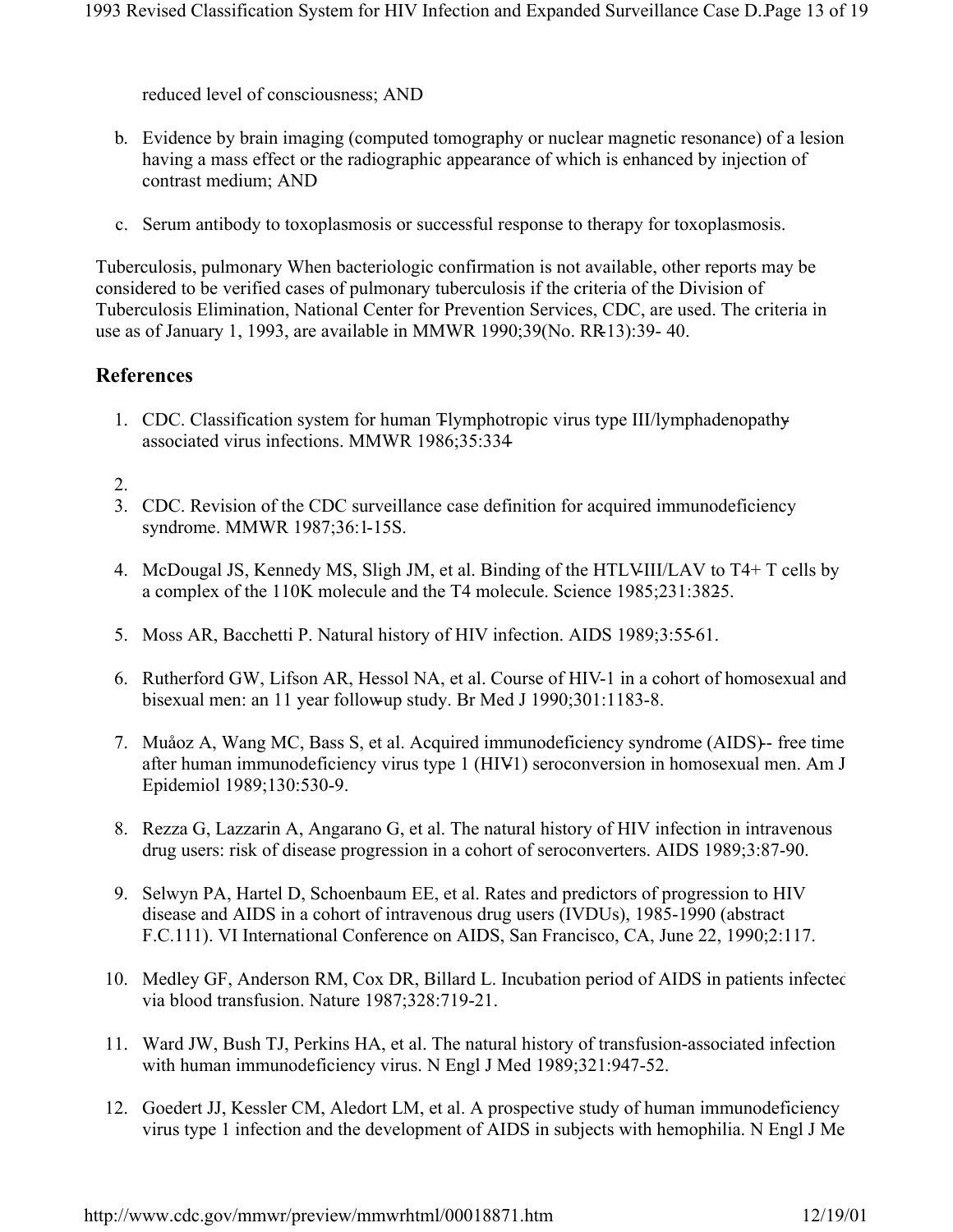1989;321:1141-8.

- 13. Auger I, Thomas P, De Gruttola V, et al. Incubation periods for paediatric AIDS patients. Nature 1988;336:575-7.
- 14. Krasinski K, Borkowsky W, Holzman RS. Prognosis of human immunodeficiency virus in children and adolescents. Pediatr Infect Dis J 1989;8:216-20.
- 15. Goedert JJ, Biggar RJ, Melbye M, et al. Effect of T4 count and cofactors on the incidence of AIDS in homosexual men infected with human immunodeficiency virus. JAMA 1987;257:331- 4.
- 16. Nicholson JKA, Spira TJ, Aloisio CH, et al. Serial determinations of HIV-1 titers in HIVinfected homosexual men: association of rising titers with CD4 T cell depletion and progression to AIDS. AIDS Res Hum Retroviruses 1989;5:205-15.
- 17. Lang W, Perkins H, Anderson RE, Royce R, Jewell N, Winkelstein W. Patterns of T lymphocyte changes with human immunodeficiency virus infection: from seroconversion to th development of AIDS. J Acquir Immune Defic Syndr 1989;2:63-9.
- 18. Lange MA, de Wolf F, Goudsmit J. Markers for progression of HIV infection. AIDS 1989;3 (suppl.1):S153-160.
- 19. Taylor JM, Fahey JL, Detels R, Giorgi J. CD4 percentage, CD4 numbers, and CD4:CD8 ratio in HIV infection: which to choose and how to use. J Acquir Immune Defic Syndr 1989;2:114- 24.
- 20. Masur H, Ognibene FP, Yarchoan R, et al. CD4 counts as predictors of opportunistic pneumonias in human immunodeficiency virus (HIV) infection. Ann Intern Med 1989;111:223-31.
- 21. Fahey JL, Taylor JMG, Detels R, et al. The prognostic value of cellular and serologic markers in infection with human immunodeficiency virus type 1. N Engl J Med 1990;322:166-72.
- 22. Fernandez-Cruz E, Desco M, Garcia Montes M, Longo N, Gonzalez B, Zabay JM. Immunological and serological markers predictive of progression to AIDS in a cohort of HIVinfected drug users. AIDS 1990;4:987-94.
- 23. National Institutes of Health. State-of-the-art conference on azidothymidine therapy for early HIV infection. Am J Med 1990;89:335-44.
- 24. CDC. Guidelines for prophylaxis against Pneumocystis carinii pneumonia for persons infected with human immunodeficiency virus. MMWR 1992;41(No. RR-4):1-11.
- 25. Fischl MA, Richman DD, Hansen N, et al. The safety and efficacy of zidovudine (AZT) in the treatment of subjects with mildly symptomatic human immunodeficiency virus type 1 (HIV) infection: a double blind, placebo controlled trial. Ann Intern Med 1990;112:727-37.
- 26. Volberding PA, Lagakos SW, Koch MA, et al. Zidovudine in asymptomatic human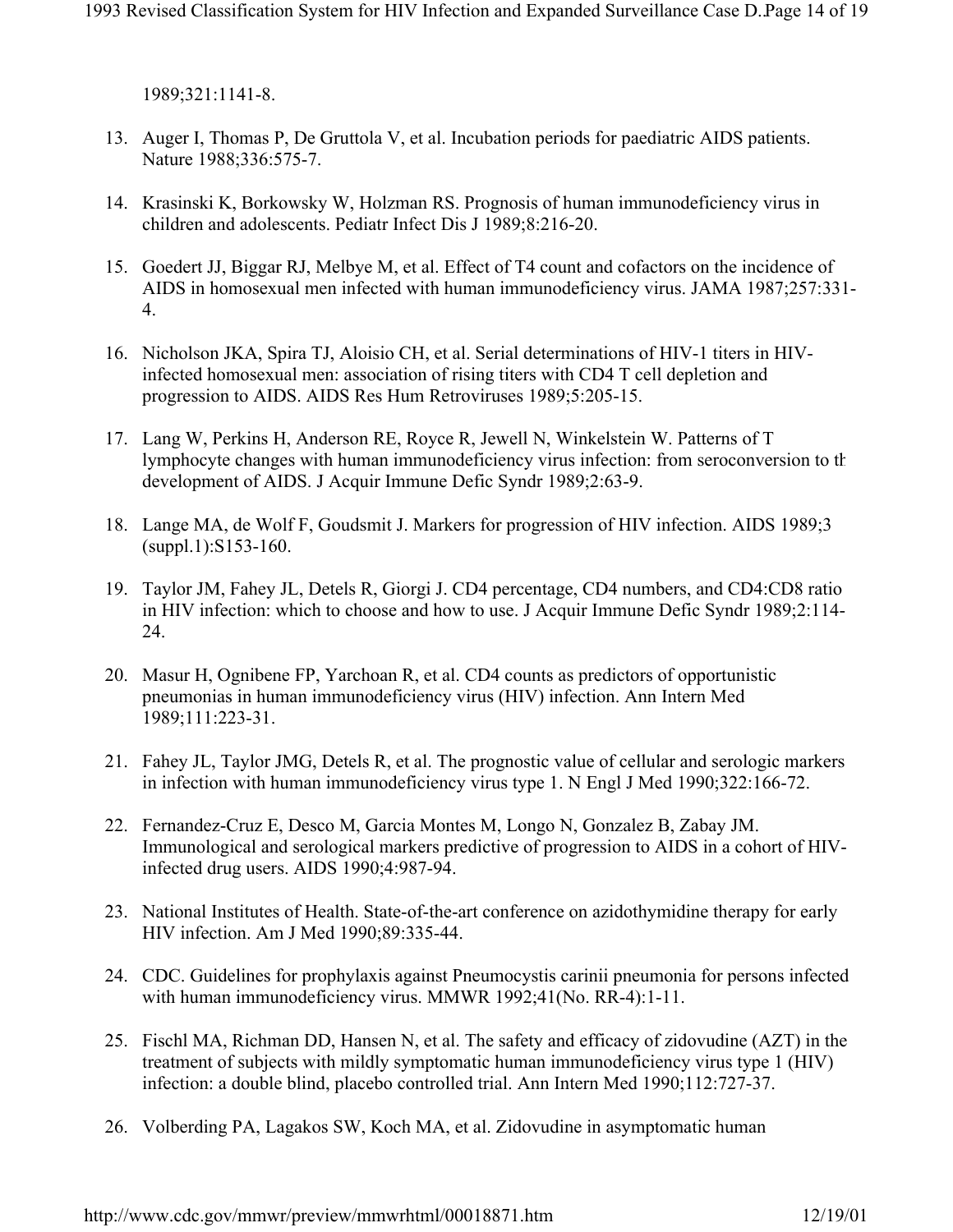immunodeficiency virus infection: a controlled trial in persons with fewer than 500 CD4 positive cells per cubic millimeter. N Engl J Med 1990;322:941.

- 27. Lagakos S, Fischl MA, Stein DS, Lim L, Volberding PA. Effects of zidovudine therapy in minority and other subpopulations with early HIV infection. JAMA 1991;266:2709-12.
- 28. Easterbrook PJ, Keruly JC, Creagh-Kirk T, et al. Racial and ethnic differences in outcome in zidovudine-treated patients with advanced HIV disease. JAMA 1991;266:2713-8.
- 29. Hamilton JD, Hartigan PM, Simberkoff MS, et al. A controlled trial of early versus late treatment with zidovudine in symptomatic human immunodeficiency virus infection. N Engl J Med 1992;326:437-
- 30.
- 31. Ho DD, Sarngadharan MG, Resnick L, et al. Primary human T-lymphotropic virus type III infection. Ann Intern Med 1985;103:880-3.
- 32. Tindall B, Cooper DA. Primary HIV infection: host responses and intervention strategies. AIDS 1991;5:1-14.
- 33. Redfield RR, Wright DC, Tramont EC. The Walter Reed Staging Classification for HTLV-III/LAV infection. N Engl J Med 1986;314:131-2.
- 34. CDC. Guidelines for preventing the transmission of tuberculosis in health-care settings, with special focus on HIV-related issues. MMWR 1990;39(No. RR-17):1-29.
- 35. CDC. Purified protein derivative (PPD)-tuberculin anergy and HIV infection. MMWR 1991;40(No. RR-15):37-43.
- 36. WHO. Interim proposal for a WHO staging system for HIV infection and diseases. Weekly Epidemiol Record 1990;65:221-4.
- 37. Chaisson RE, Volberding PA. Clinical manifestations of HIV infection. In: Mandell GL, Douglas RG, Bennett JE, eds. Principles and practice of infectious diseases. New York, NY: Churchill Livingstone, 1990:1061.
- 38. Haverkos HW, Gottlieb MS, Killen JY, Edelman R. Classification of HTLV-III/LAV-related diseases. J Infect Dis 1985;152:1905.
- 39. Zolla-Pazner S, DesJarlais DC, Friedman SR, et al. Nonrandom development of immunologic abnormalities after infection with human immunodeficiency virus: implications for immunologic classification of the disease. Proc Natl Acad Sci USA 1987;84:5404-8.
- 40. Royce RA, Luckmann RS, Fusaro RE, Winkelstein W Jr. The natural history of HIV-1 infection: staging classifications of disease. AIDS 1991;5:355-64.
- 41. Justice AC, Feinstein AR, Wells CK. A new prognostic staging system for the acquired immunodeficiency syndrome. N Engl J Med 1989;320:1388-93.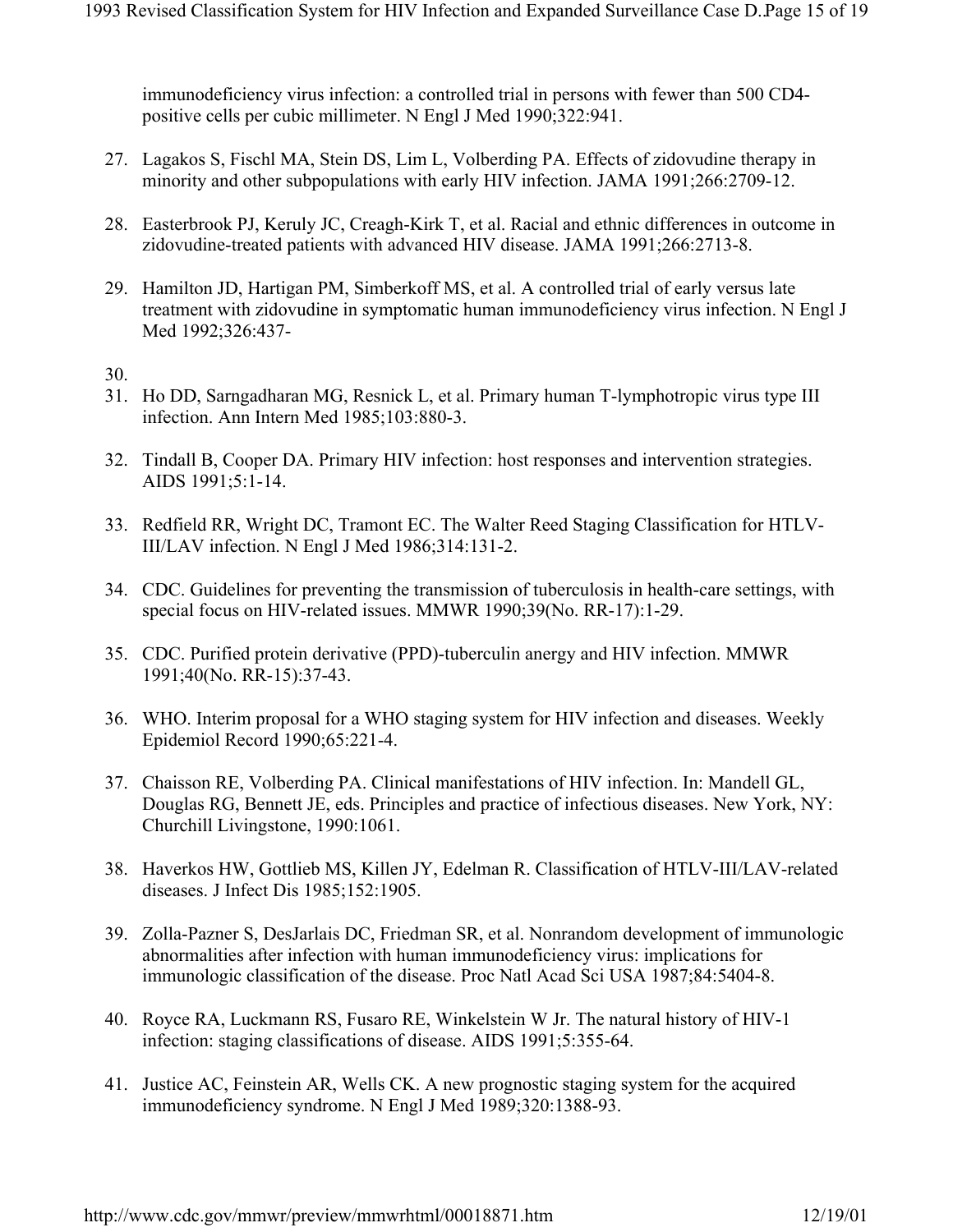- 42. Valdiserri RO, Cross GD, Gerber AR, Schwartz RE, Hearn TL. Capacity of US labs to provide TLI in support of early HIV-1 intervention. Am J Public Health 1991;81:491-4.
- 43. CDC. Guidelines for the performance of CD4+ T-cell determinations in persons with human immunodeficiency virus infections. MMWR 1992;41(No. RR-8):1-12.
- 44. CDC. Surveillance for HIV infection -- United States. MMWR 1990;39:853,859-61.
- 45. Brookmeyer R. Reconstruction and future trends of the AIDS epidemic in the United States. Science 1991;253:37-42.
- 46. Ciesielski CA, Fleming PL, Berkelman RL. Changing trends in AIDS-indicator diseases in the U.S. -- role of therapy and prophylaxis? (abstract 254). 31st Interscience Conference on Antimicrobial Agents and Chemotherapy, Chicago, IL, 1991:141.
- 47. Hopkins S, Lafferty W, Honey J, Hurlich M. Trends in the outpatient diagnosis of AIDS: implications for epidemiologic analysis and surveillance (abstract T.A.P.72). V International Conference on AIDS, Montreal, Canada, 1989:111.
- 48. Modesitt S, Espenlaub C, Klockner R, Fleming D. AIDS cases diagnosed as outpatients (abstract Th.C.736). VI International Conference on AIDS, San Francisco, CA, 1990;1:309.
- 49. Raviglione MC, Narain JP, Kochi A. HIV-associated tuberculosis in developing countries: clinical features, diagnosis, and treatment. Bull WHO 1992;70:515-26.
- 50. Selwyn PA, Hartel D, Lewis VA, et al. A prospective study of the risk of tuberculosis among intravenous drug users with human immunodeficiency virus infection. N Engl J Med 1989;320:545-50.
- 51. Selwyn PA, Sckell BM, Alcabes P, Friedland GH, Klein RS, Schoenbaum EE. High risk of active tuberculosis in HIV infected drug users with cutaneous anergy. JAMA 1992;268:504-9.
- 52. Braun MM, Badi N, Ryder R, et al. A retrospective cohort study of the risk of tuberculosis among women of childbearing age with HIV-infection in Zaire. Am Rev Resp Dis 1991; 143:501-4.
- 53. De Cock KM, Soro B, Coulibaly IM, Lucas SB. Tuberculosis and HIV infection in sub-Saharan Africa. JAMA 1992;268:1581-7.
- 54. Shafer RW, Chirgwin KD, Glatt AE, Dahdouh MA, Landesman SH, Suster B. HIV prevalence, immunosuppression, and drug resistance in patients with tuberculosis in an area endemic for AIDS. AIDS 1991;5:399-405.
- 55. Barber TW, Craven DE, McCabe WR. Bacteremia due to Mycobacterium tuberculosis in patients with human immunodeficiency virus infection: a report of 9 cases and review of the literature. Medicine 1990;69:375-83.
- 56. CDC. Tuberculosis and human immunodeficiency virus infection: recommendations of the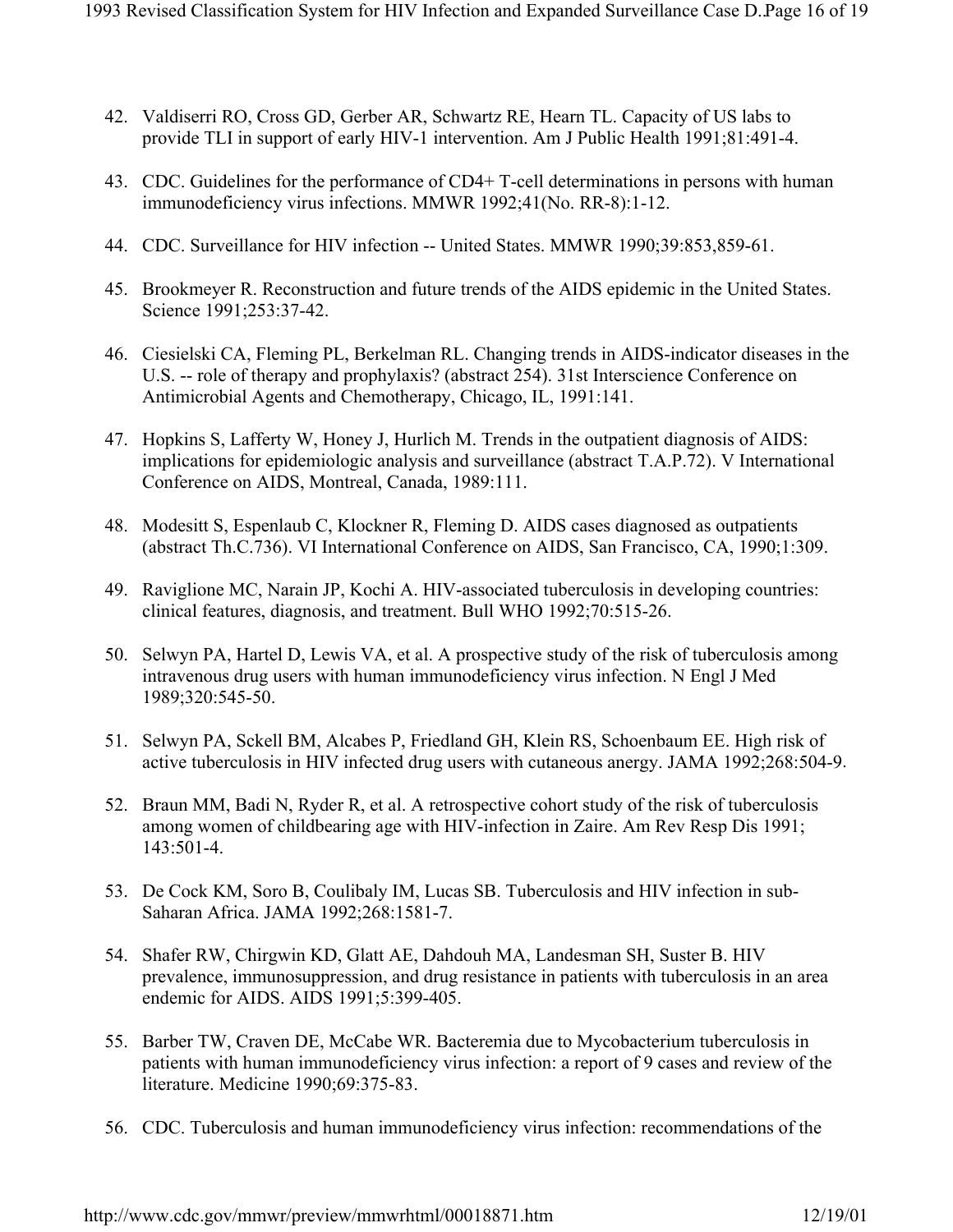Advisory Committee for the Elimination of Tuberculosis (ACET). MMWR 1989; 38:236- 8,243-50.

- 57. Buehler JW, Devine OJ, Berkelman RL, Chevarley FM. Impact of the human immunodeficiency virus epidemic on mortality trends in young men, United States. Am J Public Health 1990;80:1080-6.
- 58. Chu SY, Buehler JW, Berkelman RL. Impact of the human immunodeficiency virus epidemic on mortality in women of reproductive age, United States. JAMA 1990;264:225-9.
- 59. Polsky B, Gold JW, Whimbey E, et al. Bacterial pneumonia in patients with the acquired immunodeficiency syndrome. Ann Intern Med 1986;104:38-41.
- 60. Selwyn PA, Feingold AR, Hartel D, et al. Increased risk of bacterial pneumonia in HIVinfected intravenous drug users without AIDS. AIDS 1988;2:267-72.
- 61. Farizo KM, Buehler JW, Chamberland ME, et al. Spectrum of disease in persons with human immunodeficiency virus infection in the United States. JAMA 1992;267:1798-1805.
- 62. Laga M, Icenogle JP, Marsella R, et al. Genital papillomavirus infection and cervical dysplasia -- opportunistic complications of HIV infection. Int J Cancer 1992;50:45-8.
- 63. Schafer A, Friedmann W, Mielke M, Schwartlander B, Koch MA. The increased frequency of cervical dysplasia-neoplasia in women infected with the human immunodeficiency virus is related to the degree of immunosuppression. Am J Obstet Gynecol 1991;164:593-9.
- 64. Sadeghi SB, Sadeghi A, Robboy SJ. Prevalence of dysplasia and cancer of the cervix in a nationwide Planned Parenthood population. Cancer 1988;61:2359-61.
- 65. Feingold AR, Vermund SH, Burk RD, et al. Cervical cytologic abnormalities and papillomavirus in women infected with human immunodeficiency virus. J Acquir Immune Defic Syndr 1990;3:896-903.
- 66. Maiman M, Fruchter RG, Serur E, Remy JC, Feuer G, Boyce J. Human immunodeficiency virus infection and cervical neoplasia. Gynecol Oncol 1990;38:377-82.
- 67. Klein RS, Adachi A, Fleming I, Ho GYF, Burk R. A prospective study of genital neoplasia and human papillomavirus (HPV) in HIV-infected women (abstract). Vol.1. Presented at the VIII International Conference on AIDS/III STD World Congress, Amsterdam, The Netherlands, July 19-24, 1992.
- 68. Fruchter R, Maiman M, Serur E, Cuthill S. Cervical intraepithelial neoplasia in HIV infected women (abstract). Vol.1. Presented at the VIII International Conference on AIDS/III STD World Congress, Amsterdam, The Netherlands, July 19-24, 1992.
- 69. Richart RM, Wright TC. Controversies and the management of low-grade cervical intraepithelial neoplasia. Cancer (in press).
- 70. Rellihan MA, Dooley DP, Burke TW, Berkland ME, Longfield RN. Rapidly progressing